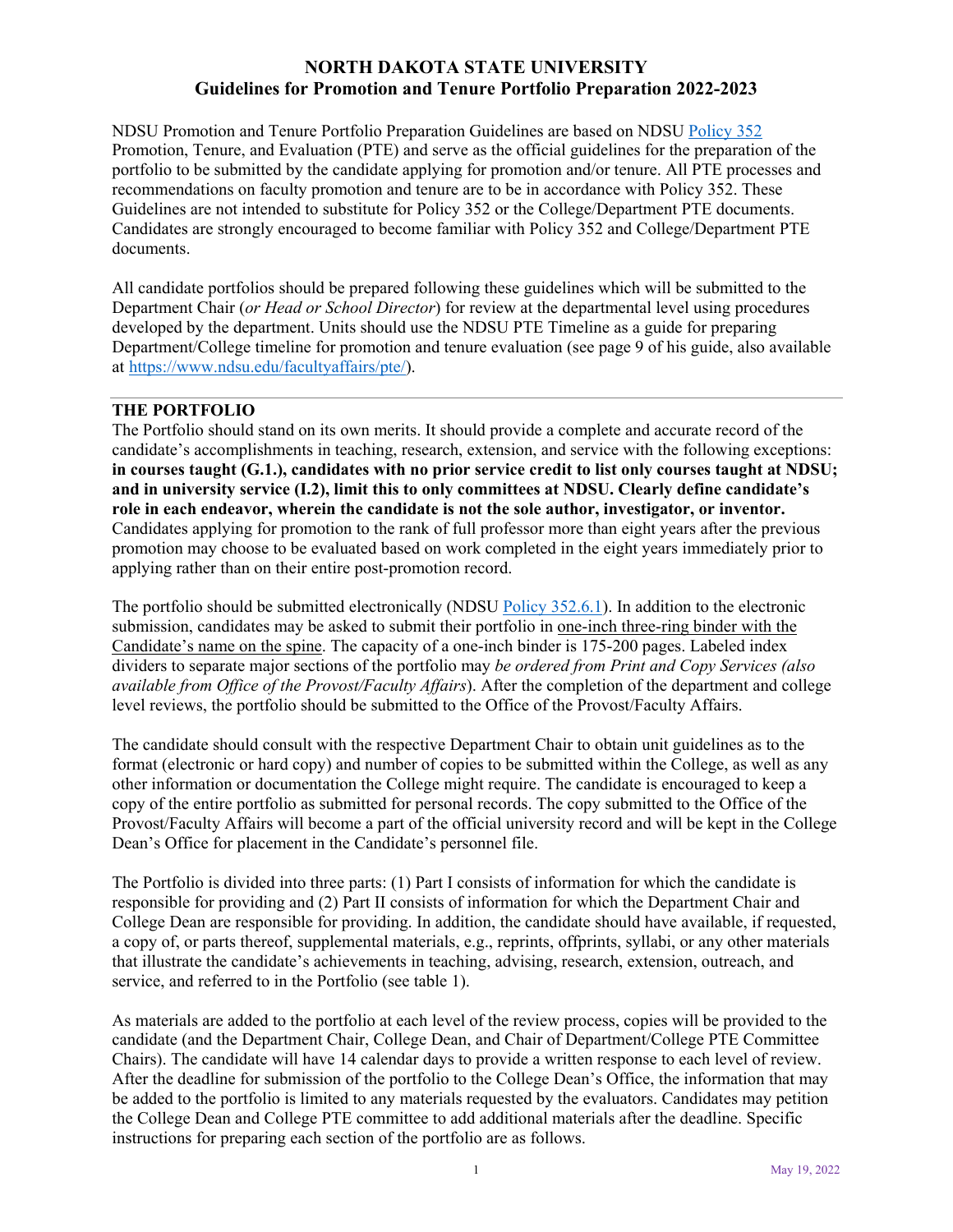|    | Table 1. The Portfolio (Should fit one-inch three-ring binder).    |           |                                                    |
|----|--------------------------------------------------------------------|-----------|----------------------------------------------------|
|    | <b>Part I</b> (submitted by candidate)                             |           |                                                    |
|    | Checklist, Routing and Added Materials Form                        |           |                                                    |
| А. | Cover Page (page 1 of portfolio)                                   |           | Service                                            |
| В. | Table of Contents (page 2 of portfolio)                            |           | Administrative Responsibilities                    |
| C. | Appointment Letter and Position                                    | K.        | Awards and Honors                                  |
|    | Description(s)/Special Agreements                                  |           | Department and College Promotion and Tenure        |
| D. | Academic Background                                                |           | Criteria                                           |
| Е. | Academic Experience/Employment History                             |           | M. Annual Evaluations and Third Year Review Report |
| F. | Statement of Context and Accomplishments                           | N.        | Current Curriculum Vitae                           |
| G. | Teaching, Advising, and Curriculum Development                     |           | O. Letters of Evaluation (requested by chair/head) |
| Н. | Research, Creative, Scholarly, and Professional                    |           |                                                    |
|    | Activities                                                         |           |                                                    |
|    | Part II (added by Department Chair, Dean, PTE Committee, etc.)     |           |                                                    |
| P. | Recommendations                                                    |           |                                                    |
|    | Supplemental Materials (by candidate; submitted only upon request) |           |                                                    |
|    | Copies/examples of course syllabi/course materials                 | $\bullet$ | Letters of professional recognitions for           |
| ٠  | Evaluations of teaching                                            |           | awards/honors                                      |
|    | Evaluations of research/creative activities and                    | ٠         | Publications (articles, books, manuscripts)        |
|    | service                                                            | ٠         | Verifications of creative performances/exhibit     |
|    |                                                                    |           |                                                    |

### **PART I**

**Policy & Procedures Checklist for Portfolio Evaluation and Portfolio Routing and Added Materials Inventory.** Use the forms available at https://www.ndsu.edu/facultyaffairs/pte/. *Format found on pages 12-14 of this guide. Reviewers/Candidates have the option to complete these forms via DocuSign.*  **Added Materials Inventory.** At the time that any materials are added to the candidate's portfolio, copies of the added materials must be sent to the candidate for review. The candidate shall have 14 calendar days to respond in writing to the added materials. As materials are added, they must be listed on the Portfolio Routing and Added Materials Inventory form with a description of the materials, who added them, and the date.

- **A. Cover Page.** Use standard cover page available at https://www.ndsu.edu/facultyaffairs/pte/. *Format prescribed and found on page 10 of this guide.*
- **B. Table of Contents** *See example on page 11 of this guide.* All pages in the Portfolio must be numbered.

# **C. Appointment Letter and Position Description/Special Agreements**

Include copies of:

- 1. Letter of appointment.
- 2. All NDSU job descriptions with dates for tenure candidates. **For promotion candidates provide job descriptions since last promotion at NDSU or copies of all job descriptions since hire for those who have not gone through the promotion process.** *The current job description should specify all stated work expectations (including percent of time expectations) and the teaching, advising, research, outreach, extension, service, and administrative responsibilities agreed upon by the candidate, the Department Chair and Dean, if appropriate.*
- 3. Prior service agreements for the candidate on a tenure-track appointment (*if applicable*). For faculty hired with tenure credit how prior work is considered must be specified in the appointment letter (NDSU Policy 352, 3.5.2).
- 4. Previous consideration for promotion and/or tenure (*if applicable*).

### **D. Academic Background**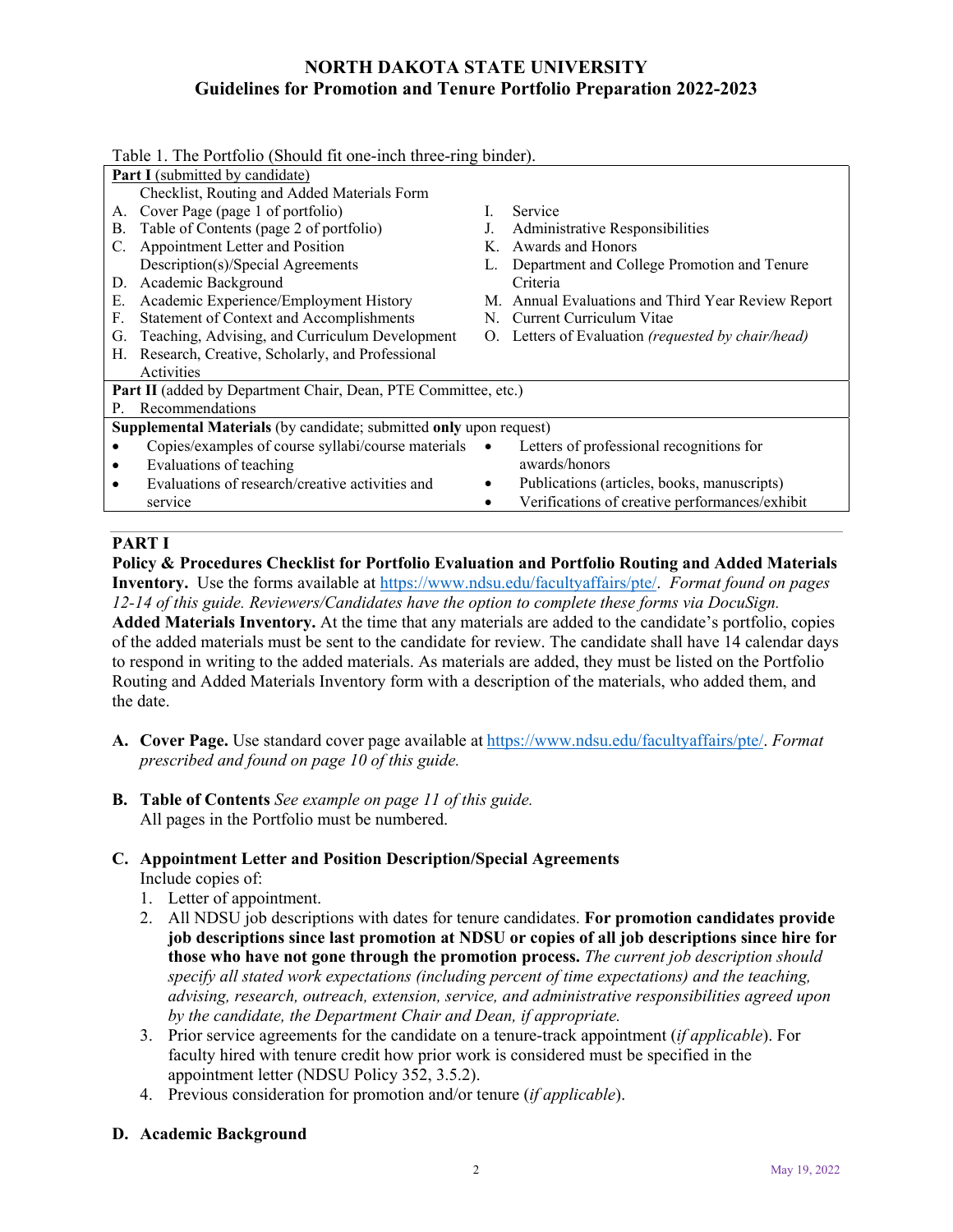#### List:

- 1. Degrees, in chronological order, with conferring institutions, areas of concentration, and dates. List doctoral adviser(s).
- 2. Post-doctoral or other educational experiences with institutions, areas, mentors, and dates.
- 3. Licenses or certifications with issuing states or organizations and effective dates.

#### **E. Academic Experience/Employment History**

List **all** positions (with titles) in academia, government, or industry, in chronological order, institutions, ranks, and dates, including positions at NDSU.

#### **F. Statement of Context, Accomplishments, and COVID-19 Impacts**

- 1. Provide a succinct context statement for academic record (maximum of three pages) describing philosophy, accomplishments, and other comments about major achievements in the areas of teaching, advising, research, extension, outreach, and service. For example, one might describe how these activities have contributed to the candidate's professional growth, productivity, and development; how the activities relate to the candidate's discipline; how the activities relate to the mission of NDSU; and how the activities have helped NDSU stakeholders and citizens of North Dakota.
- 2. Optional one-page COVID-19 impact statement. Faculty may use the impact statement to describe both positive and detrimental effects of the COVID-19 pandemic on the mix or balance of their work activities and the types of work outcomes that they were able to achieve.
- 3. Faculty may choose to integrate information about the impact of the COVID-19 pandemic throughout their context statement (the three-page context statement is expanded to a four-page statement to allow for this). COVID-19 impacts within the context statement should be clearly and explicitly presented.

#### **G. Teaching, Advising, Extension, Outreach, and Curriculum Development**

**Criterion** (adapted from Policy 352). In teaching, the following criteria apply to evaluation of contributions by a candidate for promotion, tenure, and post-tenure review: (i) The effective delivery of instruction to and the stimulation of learning by students and/or clients; (ii) The continuous improvement of courses or instructional programs; and (iii) The effective advising and mentoring of undergraduate and/or graduate students.

#### **Supporting information and evidence.**

1. Courses taught and student ratings (Student Course Experience Survey, formerly SROIs). List, in reverse chronological order, all courses taught at NDSU, beginning with the class most recently taught, course numbers, term/semester, year, and number of students enrolled at the census date for that term, (usually the fourth week enrollment), and SCES/SROI scores. **If not the sole instructor, clearly define candidate's role in the course.** While the past practice has been to report the scores for SROI questions 2 and 4, candidates are asked to include all SCES/SROI scores in their portfolio (see format shown in Table 2). Candidates should also report the course survey response rate (percentage of enrolled students completing the course survey) to help evaluators see the proportion of students contributing to SCES/SROI scores. See department and college PTE policies for additional guidance.

Written comments by students are not required; however, if the candidate chooses to include them, all comments must be included.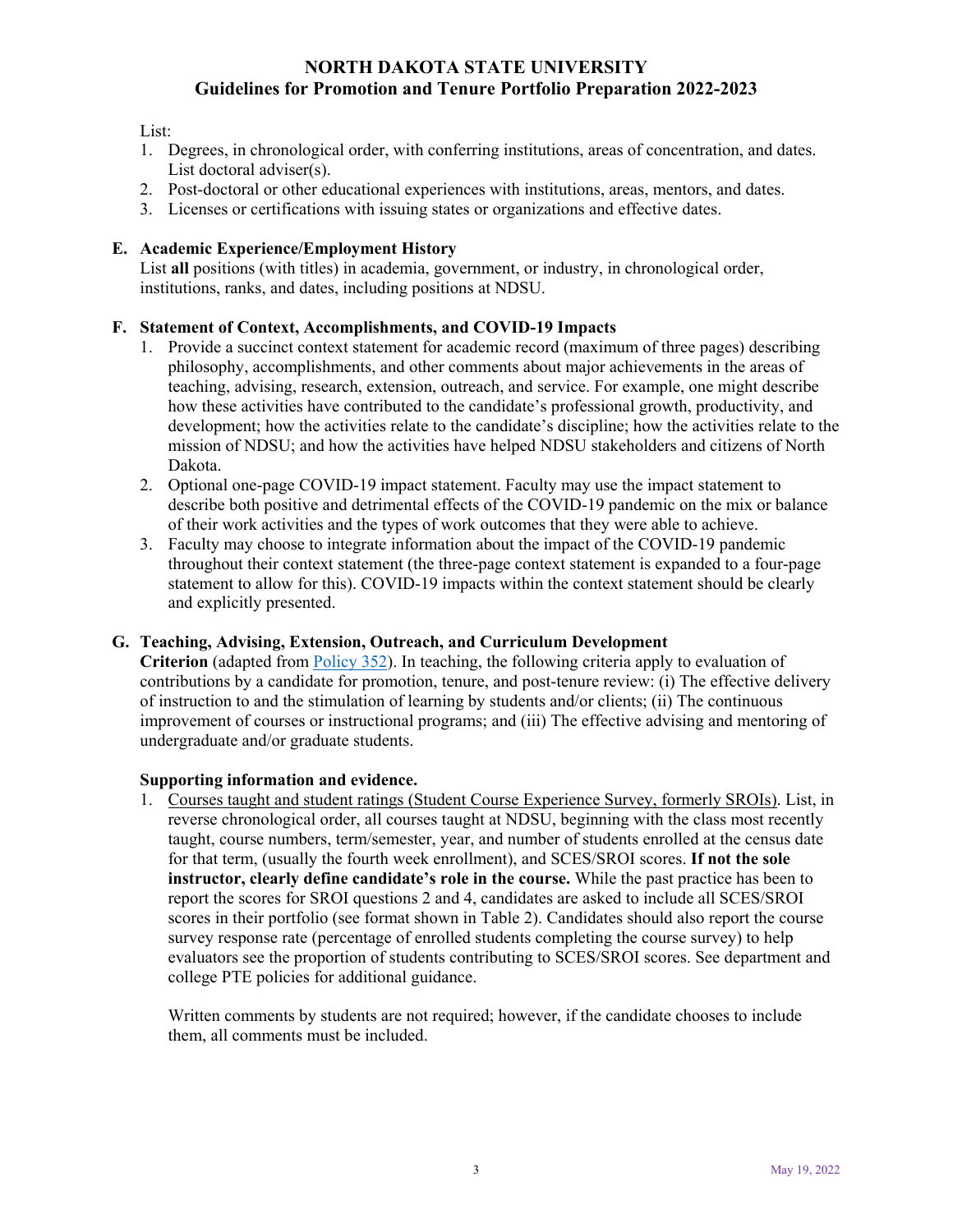| <b>Q2.</b> Instructor provided clear & well-organized content, materials<br><b>Q4.</b> I met or exceeded the course objectives given for his course<br>Q7. Instructor provided relevant feedback that helped me learn<br>Q5. Instructor was available to assist students outside of class<br><b>Q3.</b> I understood how my grades were assigned in this course<br>Q6. Instructor provided feedback to me in a timely manner<br><b>Q9.</b> The physical environment was conducive to learning<br><b>Q1.</b> Instructor provided well-defined course objectives<br>Q8. Instructor set and maintained high standards<br><b>Course Survey Response Rate</b><br>% Responsibility<br><b>Course Number</b><br>Enrollment<br>Credits<br>Term<br>Title |
|------------------------------------------------------------------------------------------------------------------------------------------------------------------------------------------------------------------------------------------------------------------------------------------------------------------------------------------------------------------------------------------------------------------------------------------------------------------------------------------------------------------------------------------------------------------------------------------------------------------------------------------------------------------------------------------------------------------------------------------------|
|                                                                                                                                                                                                                                                                                                                                                                                                                                                                                                                                                                                                                                                                                                                                                |

|  |  |  | Table 2. Reporting Course Evaluations |
|--|--|--|---------------------------------------|
|--|--|--|---------------------------------------|

Faculty may include or exclude Fall 2020 and Spring 2020 evaluations in their portfolio for thirdyear, promotion, and tenure reviews. Faculty will not be judged on whether they choose to include or exclude course evaluations in their portfolio.

- 2. Quality of teaching (administration and peer evaluation). Provide statement by a) Department Chair (*if teaching was not evaluated as part of annual review*), **and** b) peers which evaluates: (i) course content and design; (ii) teaching methods; (iii) individual contributions to the improvement of instructional programs; and/or (iv) impact on student learning.
- 3. Curriculum development.
	- a. List contributions in curriculum development including: (i) employment of innovative ideas; (ii) incorporating new techniques in classroom presentations; (iii) incorporating new techniques and delivery methods off-campus and outside the classroom; and/or (iv) development and improvement of instructional materials.
	- b. List educational committees and activities at departmental, college, and university level primarily involved with teaching/education/curriculum/program development.
- 4. Advising. If advising is a part of the candidate's responsibility, provide description of
	- a. Academic and co-curricular advising responsibilities.
	- b. Formal undergraduate academic advising (give number of student advisees, how often they typically meet with the adviser).
	- c. Student rating of advising (evaluation by advisees of the quality of advising).
	- d. Co-curricular advising (e.g., faculty adviser for student professional organizations).
	- e. Undergraduate student researchers mentored.
	- f. K-12 student mentored.
- 5. Graduate students. Provide a description of work with graduate students including as
	- a. Major Professor (list student names, degree, date of graduation, and thesis/paper/dissertation titles).
	- b. Examining Committee Member (list student names, degrees, departments, and dates).
	- c. Postdoctoral trainees (list names and dates).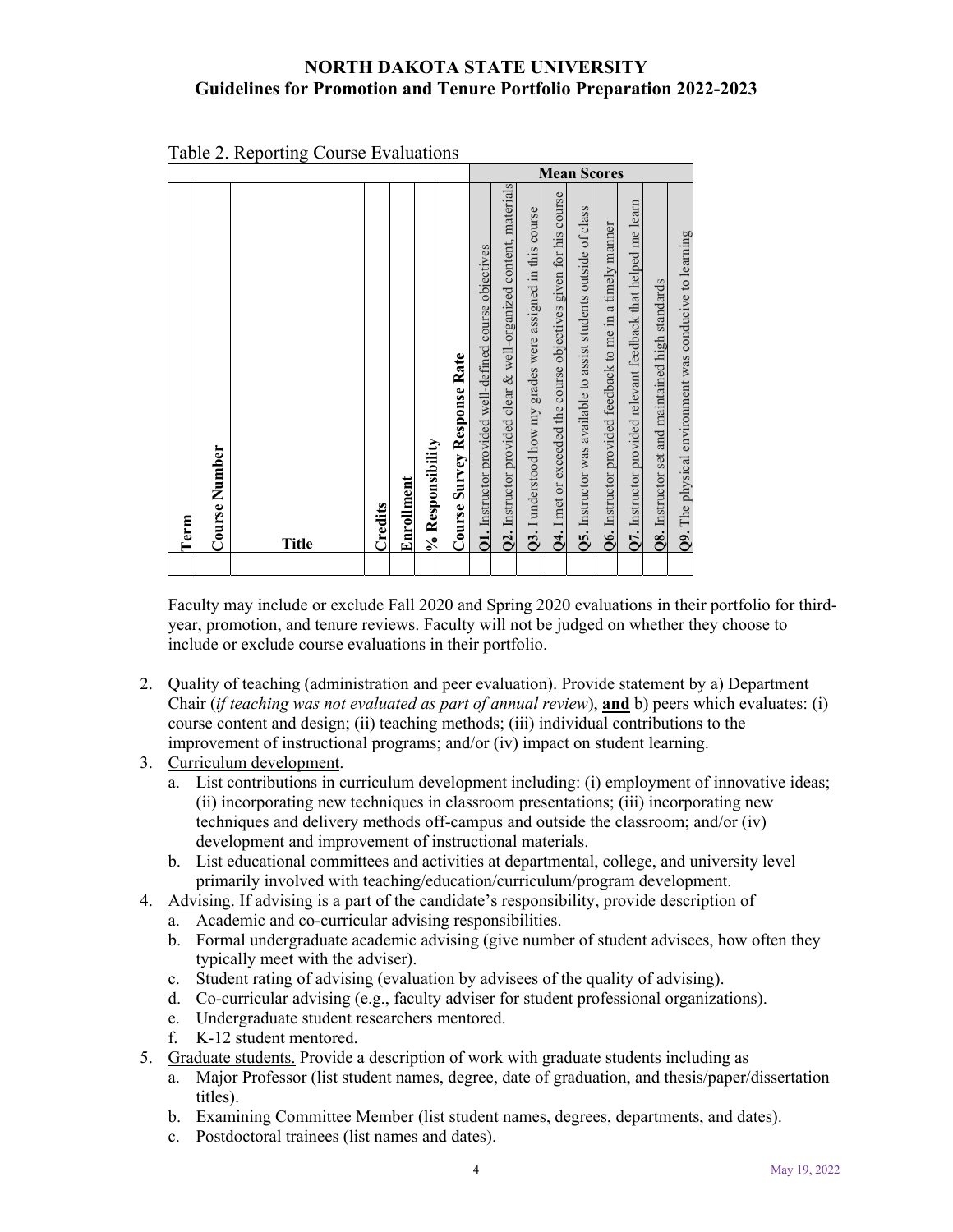- d. Supervisor of other trainees (list names and dates).
- 6. Extension activities.
	- a. List (chronological) extension courses and seminars presented. Indicate the candidate's role and provide pertinent evaluation/assessment information.
	- b. List extension related consultation (business, community, educational) if the activities are different from those listed in public service (in section I.3).
- 7. Outreach activities.
	- a. List (chronological) courses and seminars presented. Indicate the candidate's role. *While not required or expected*, candidates may provide evaluation/assessment information.
	- b. List professional consultation (business, community, educational) if the activities are different from those listed in public service (in section I.3).
- 8. Personal/professional development to improve teaching, advising, outreach, and extension effectiveness.
	- a. List name, place, and date of participation in activities to improve teaching ability, such as faculty development activities, seminars, workshops, teaching grant activities, and pedagogical activities at professional meetings.
	- b. Indicate how knowledge and/or skills learned from activities were applied to improvement of teaching, advising, outreach, and extension effectiveness.
- 9. Teaching, advising, extension, outreach, and curriculum development related awards and honors. List and describe awards and honors.
- 10. COVID-19. List impacts, positive or detrimental, on teaching, advising, extension, outreach, and curriculum development.

#### **H. Research, Creative, Scholarly, and Professional Activities**

**Criterion** (adapted from Policy 352). In research and creative activities, the following criteria apply to evaluation of contributions by a candidate for promotion, tenure, and post-tenure review: (i) Contributions to the knowledge, either by discovery or application, resulting from the candidate's research; and/or; (ii) Creative activities and productions that are related to the candidate's discipline.

#### **Supporting information and evidence. Clearly define candidate's role in each endeavor, wherein the candidate is not the sole author, investigator, or inventor.**

- 1. Publications*.* Provide a complete list of all published manuscripts and other scholarly efforts and creative activities. **List names of all authors in order of appearance, title, journal, volume, inclusive pages**, date; books and book chapters; creative activities; papers and abstracts presented at meetings; invited presentations. Do not include publications "in preparation." If publications are "submitted" but the reviews are not complete, put in a separate section. For manuscripts that have been "accepted" or "forthcoming," place a copy of the editor's acceptance letter in this section. If not the sole author, clearly define candidate's role. Identify graduate advisee and student authors, if applicable. The list of publications should be separated by appropriate headings, e.g., refereed, non-refereed, juried exhibit, reviews, manuscripts, book reviews:
	- a. List refereed journal publications
	- b. List other refereed publications (conference proceedings articles, extension bulletins, etc.)
	- c. List non-refereed publications
- 2. Presentations at professional meetings. List professional meetings, symposia, and conferences, include meeting dates and role of the candidate, e.g., organizer, chair, invited speaker, discussant, presenter, attendee.
- 3. Grants, contracts, and awards. If not the sole investigator, clearly define candidate's role.
	- a. List funded grants and contract support including name(s) of principal and co- investigator(s), title, funding source, funding amount, and funding start and end dates.
	- b. List grant and contract proposals submitted but pending decision. Include name(s) of principal and co- investigator(s), title, funding source, funding amount, and funding start and end dates.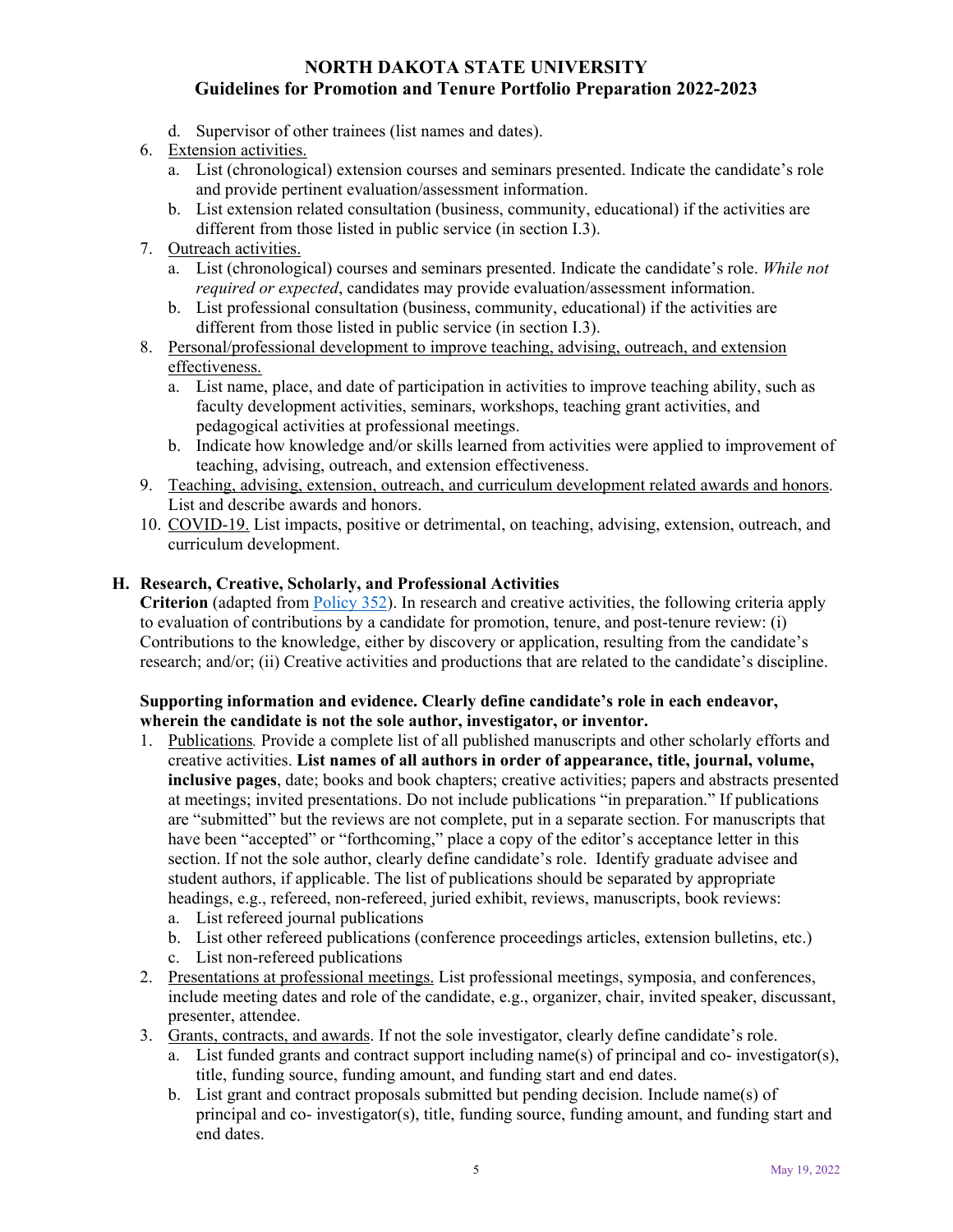- c. List grant and contract proposals submitted but not funded. Provide succinct description of the outcome of the review. Include name(s) of principal and co- investigator(s), title, funding source, funding amount, and funding start and end dates.
- 4. Creative activities/research and development of new items. If not the sole inventor, clearly define candidate's role. List any intellectual property developed, e.g., patents, copyrights, cultivar releases, and inventions, plant variety protection, with titles and dates. Finally, list any economic development activities in this section.
- 5. Personal/professional development to improve research, creative activity.
	- a. List by name, place, and date of participation in professional development activities to improve research, creative activity.
	- b. Indicate how knowledge and/or skills learned from activities were applied to increase impact of research, creative activity.
- 6. Research and creative activity awards and honors. List and describe awards and honors.
- 7. COVID-19. List impacts, positive or detrimental, on research, creative, scholarly, and professional activities.

#### **I. Service**

**Criterion** (adapted from Policy 352). In service, the following criteria apply to evaluation of contributions by a candidate for promotion, tenure, and post-tenure review: (i) Contributions to the welfare of the department, college, university, or profession, and/or (ii) Contributions to the public that make use of the candidate's academic or professional expertise.

#### **Supporting information and evidence.**

- 1. Committee/University involvement. List committees (or other institutional responsibilities) at NDSU, with dates. Include role (e.g., chair, committee member), as well as contribution(s) to faculty governance, campus climate and diversity, and management or improvement of administrative procedures or programs at:
	- a. Department level
	- b. College level
	- c. University level
- 2. Service to the profession. List memberships and involvement in professional associations (offices held, committee assignments, and leadership), advisory or review panels, study section, task forces, planning groups, or any other evidence of regional, national, or international stature and service to the profession.
- 3. Service to the public. List service to institutions, governmental units, and consulting (when approved by the university), indicating the type and amount of direct client service, visits by the public, and site visits.
- 4. Personal/professional development to improve service effectiveness. List by name, place, and date of participation in professional development activities to improve service effectiveness.
- 5. Service awards and honors. List and describe service awards and honors.
- 6. COVID-19. List impacts, positive or detrimental, on service activities.
- **J. Administrative Responsibilities**. Faculty with administrative responsibilities may include a statement about the impact of their work on the campus, their unit, and those they supervise. List accomplishments, activities, achievements, personal/professional development, awards and honors, and COVID-19 impacts not listed above in teaching, research, and service sections.

#### **K. Awards and Honors**

List awards, honors, or other special recognitions including certifications not listed above. Include award date, an explanation of the award, the organization that gave the award, and the level (local, regional, national, or international).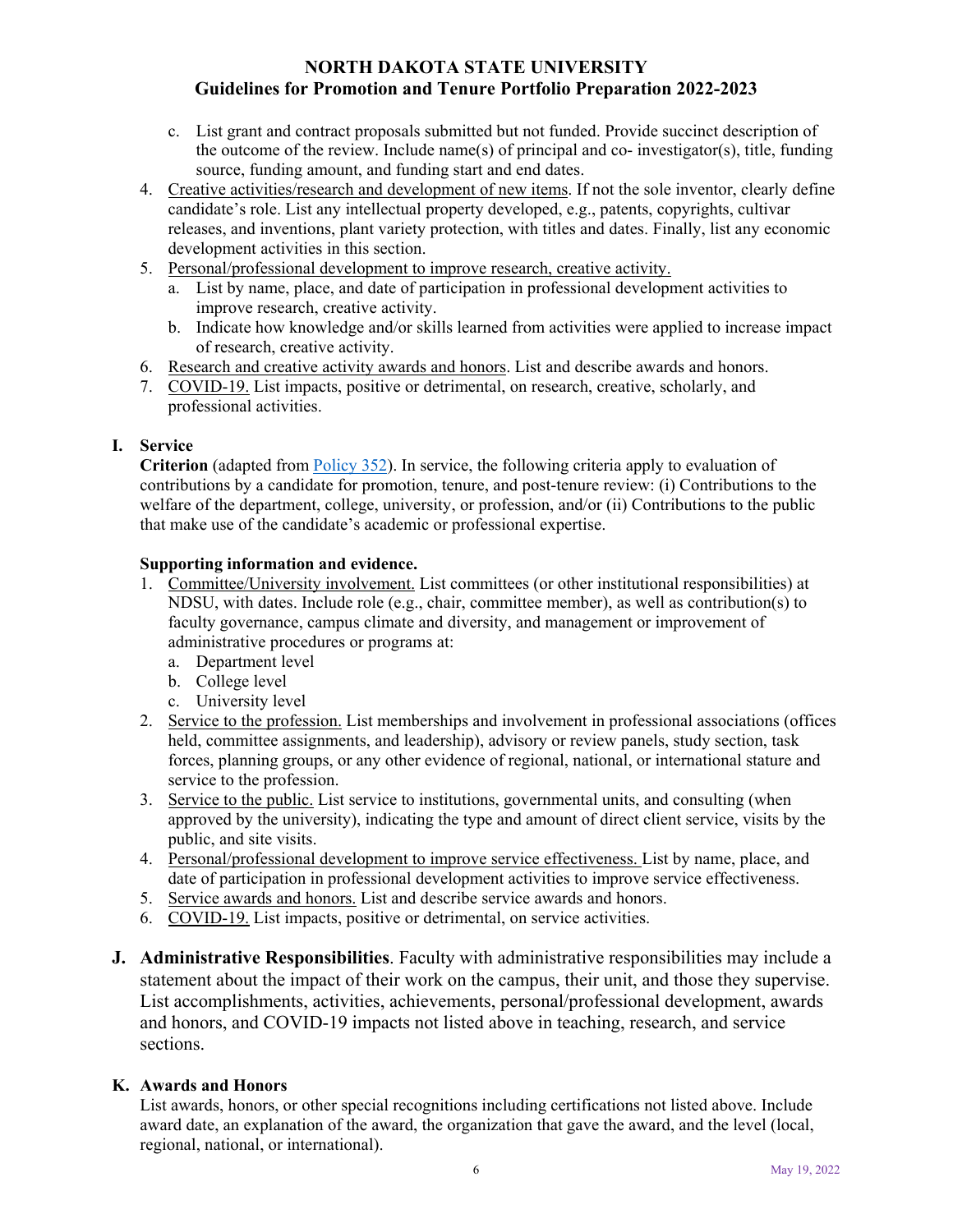#### **L. Department and College Promotion and Tenure Criteria**

Place copies of the department's and college's promotion and tenure criteria. Pursuant to NDSU Policy 352.3.3:

- **For probationary faculty** and for non-tenure-line faculty at the assistant professor rank, **the basis for review shall be** the promotion and tenure guidelines and **criteria** of the academic unit that were provided to the candidate **at the time of the candidate's appointment to the position**.
- Tenured and non-tenure-line **candidates for promotion to the rank of full professor** may choose to be **evaluated by the criteria in effect at the time of the previous promotion**, **if the application is made within eight years** of the previous promotion (to associate professor). Thereafter, candidates shall be evaluated by the criteria in effect at the time of application.

#### **M. Annual Review Reports**

Place copies of all prior annual reviews since hire and the Third Year Review Report for tenure and/or promotion to associate professor candidates. For promotion to full professor candidates provide prior annual reviews since last promotion at NDSU or copies of all annual reviews since hire for those who have not gone through the promotion process.

#### **N. Curriculum Vitae**

Current curriculum vitae

#### **O. Letters of Evaluation**

Letters of evaluation are not required by Policy 352. **Any letters of evaluation will be solicited by the Department Chair** (*see sample letter on page 15 of this guide*). **They are not to be solicited by the candidate or members of the promotion/tenure committees.** Such letters should provide specific evidence of achievement or competence by the candidate in a specific area, but must not include a recommendation for or against promotion and/or tenure. The process and procedures for obtaining these letters must be a part of each unit's promotion and tenure criteria. Letters fall into two categories:

- 1. Letters from NDSU faculty, staff, and students which are appropriate and helpful for fairness and balance and may provide constructive assessments of the candidate; and
- 2. Letters from highly qualified individuals at least at the rank for which promotion is sought from outside the university, providing specific evidence of achievement or competence by the candidate in a specific area. These letters should be solicited from respected leaders and scholars at comparable research institutions but should not be solicited from co-authors, co-principal investigators, former professors/advisers/mentors, coworkers, or students.

Letters soliciting an evaluation **must** contain statements pertaining to the following:

- Under North Dakota law, the candidate has a right to review all material in the promotion/tenure file. A copy of each letter is sent to the candidate;
- The coronavirus (COVID-19) pandemic in 2020 and 2021 created extraordinary circumstances that may have seriously impacted faculty productivity. We ask that in your appraisal, you take into account the extraordinary circumstances in your review of the candidate's contributions; and
- No recommendation is to be made for or against promotion and tenure.

# **PART II**

#### **P. Recommendations**

The written recommendations, as provided by department and college processes are placed in this section:

- a. Department PTE Committee recommendation letter
- b. Department Chair recommendation letter
- c. College PTE Committee recommendation letter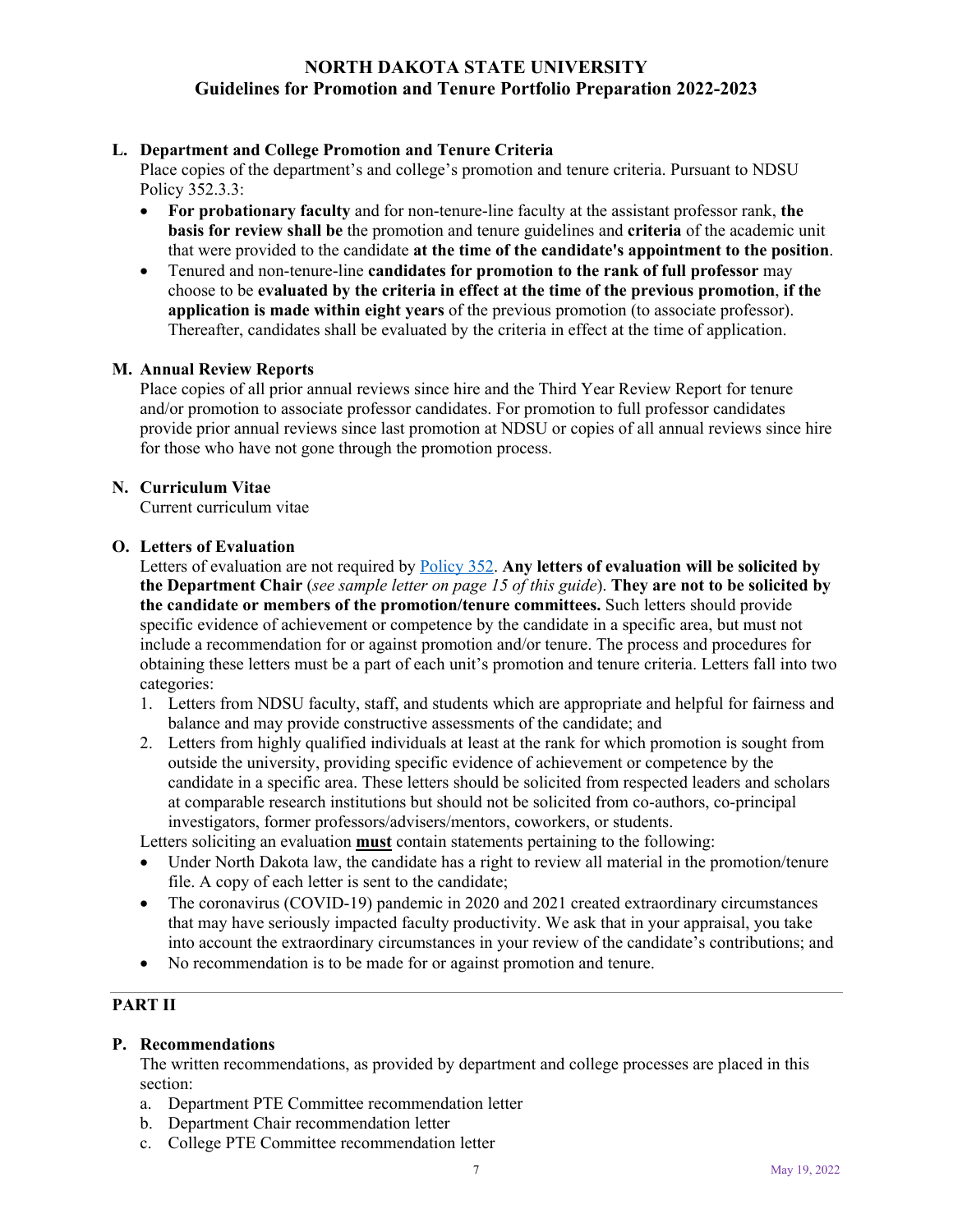- d. College Dean recommendation letter
- e. Candidates in joint or split appointments: While the primary responsibility for the review rests with the department and the college that hold the majority or plurality of the appointments, input should be included from the other units holding the remainder of the appointment.

Written recommendations should include the following information: (1) context and evaluation of the candidate's teaching contribution; (2) context and evaluation of the candidate's research/creative activity contribution; (3) context and evaluation of the candidate's service contributions; (4) potential contributions toward realization of department/college goals/mission; and (5) the recommendation dealing with promotion and/or tenure. (Committees should provide a vote tally.)

*Parts of this document have been adapted, with permission, from WICHE institutions, NW Academic Forum, 1992. Other parts have been adapted from NDSU Policy 352.*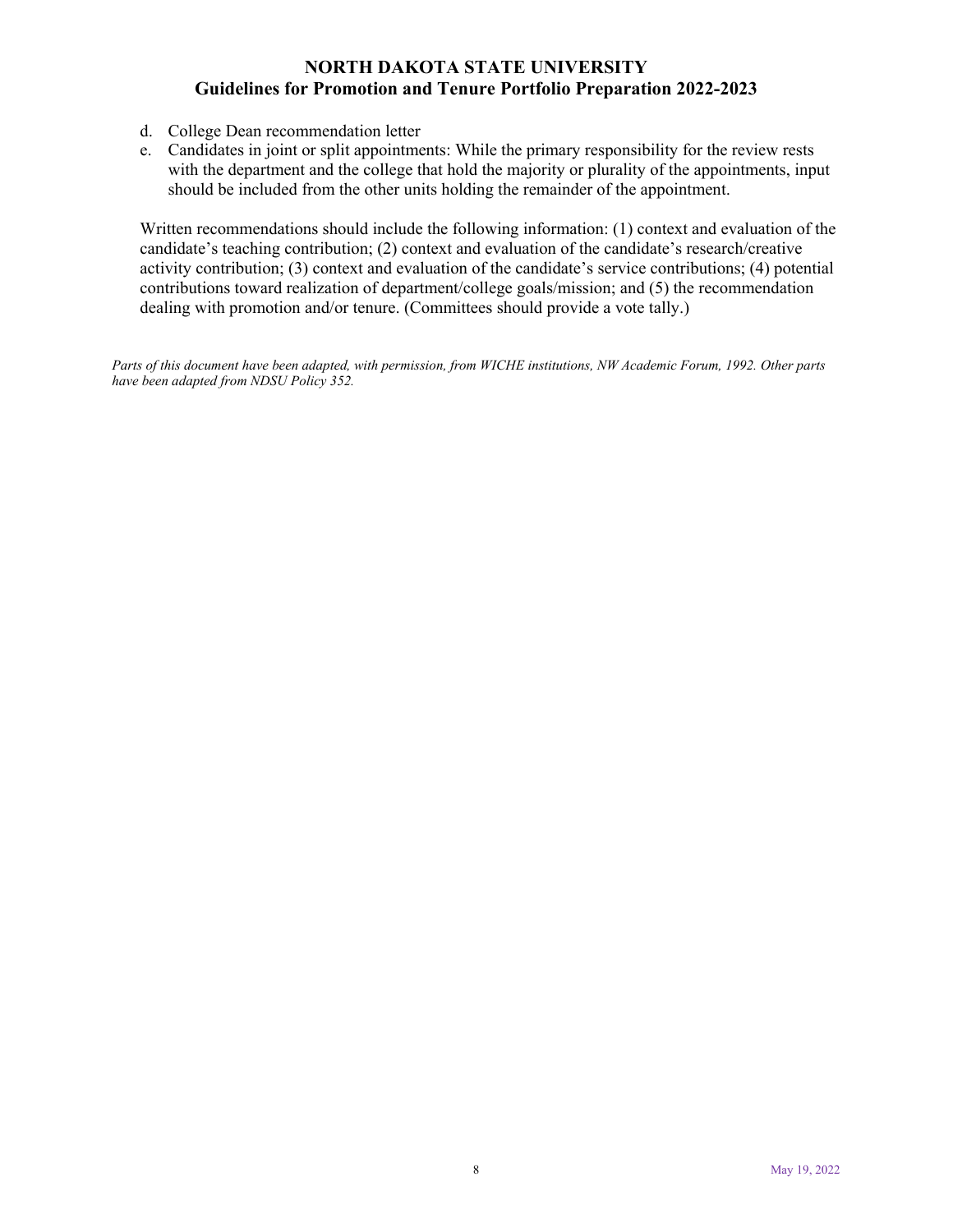# **NDSU PROMOTION AND TENURE EVALUATION (PTE) TIMELINE**

**Effective 2022-23** 

This timeline should be used as a guide in preparing department/college guidelines. Colleges to set deadlines that allow for departmental process to occur in a timely manner.

**Deadlines for the following actions shall be determined by the Department/School as directed by the Dean In units that require external reviews:** Candidate submits recommendations for external reviewers. Department Chair selects external reviewers. Candidate submits materials for external reviewers to Department Chair. Department Chair sends candidate materials to external reviewers with deadline for receipt of review letters at least one week prior to submission of portfolio.

- Candidate submits complete portfolio to Department Chair.
- Department Chair makes portfolio available to Departmental PTE Committee.

| <b>DEADLINE</b>            | <b>ACTION</b>                                                                                  |
|----------------------------|------------------------------------------------------------------------------------------------|
| <b>October 14, 2022 or</b> | Department Chair and Departmental PTE Committee recommendations are made and candidate         |
| as directed by Dean        | is informed in writing. Candidate has 14 calendar days to respond.                             |
| <b>October 28, 2022 or</b> | Department Chair and Departmental PTE Committee written recommendations, and candidate         |
| as directed by Dean        | responses are added to the portfolio and sent to the Dean's Office. Dean's Office makes        |
|                            | materials available to College PTE Committee.                                                  |
| <b>December 16, 2022</b>   | Dean's recommendations are made and candidates are informed in writing. Candidate has 14       |
|                            | calendar days to respond.                                                                      |
|                            | College PTE Committee's recommendations are made and candidate is informed in writing.         |
|                            | Candidate has 14 calendar days to respond.                                                     |
| <b>December 30, 2022</b>   | Dean and College PTE Committee written recommendations, and candidate responses are added      |
|                            | to portfolios and sent to the Office of the Provost.                                           |
| <b>January 6, 2023</b>     | Office of the Provost/Faculty Affairs makes promotion and tenure files available for review by |
|                            | the Provost's PTE Advisory Committee (Policy 352.6.10).                                        |
| <b>January 25-27, 2023</b> | Provost's PTE Advisory Committee meets with the Provost.                                       |
| <b>February 10, 2023</b>   | Provost's recommendations are made and Office of the Provost/Faculty Affairs informs           |
|                            | candidates in writing of Provost's recommendations. Candidate has 14 calendar days to respond. |
| <b>February 24, 2023</b>   | Provost's written recommendations, candidate responses, and promotion and tenure materials     |
|                            | sent to the Office of the President.                                                           |
| <b>March 10, 2023</b>      | President's decisions on promotion and recommendations for tenure are made and candidates are  |
| (based on NDUS/            | informed in writing. See below for appeals. President's positive recommendations on tenure are |
| <b>SBHE</b> deadlines)     | forwarded to SBHE in time for action at its spring meeting.                                    |
| <b>Summer 2023</b>         | Promotion and tenure decisions become effective on July 1, 2023 for 12-month faculty and on    |
|                            | August 16, 2023 for 9-month faculty.                                                           |

#### **Conflicts of Interest -** Policy 352.5.6

 Reviewers shall be recused from deliberations and decisions regarding a candidate if there is a past or current relationship that compromises, or could have the appearance of compromising, a faculty member's judgment with regard to the candidate. Faculty members and administrators being considered for promotion may not be involved in any candidate review and recommendation process.

#### **Added Materials -** Policy 352.6.4

 At the time that any written materials are added to the portfolio, copies of the added material must be sent to the candidate for review. **The candidate shall have 14 calendar days to respond in writing to the additional materials**.

#### **Appeals Process -** Policy 350.3

- Vice Provost for Faculty oversees the appeals process for any candidate who wishes to appeal a negative decision.
- Within 21 calendar days, candidate may request review of the President's decision and hearing by Standing Committee on Faculty Rights. The President considers the appeal, makes the final decision and informs the candidate in writing.

#### **Allegations of Misconduct -** Policy 326

 Allegations of academic misconduct is reported to Office of the Provost/Faculty Affairs to be addressed with the confidentiality requirements using procedures outlined in Policy 326.

#### **Portfolios Submitted for Review -** Policy 352.6.2

 Only the candidate may withdraw a submitted portfolio. Chair/Dean must forward the submitted portfolio together with recommendations to the next level of review.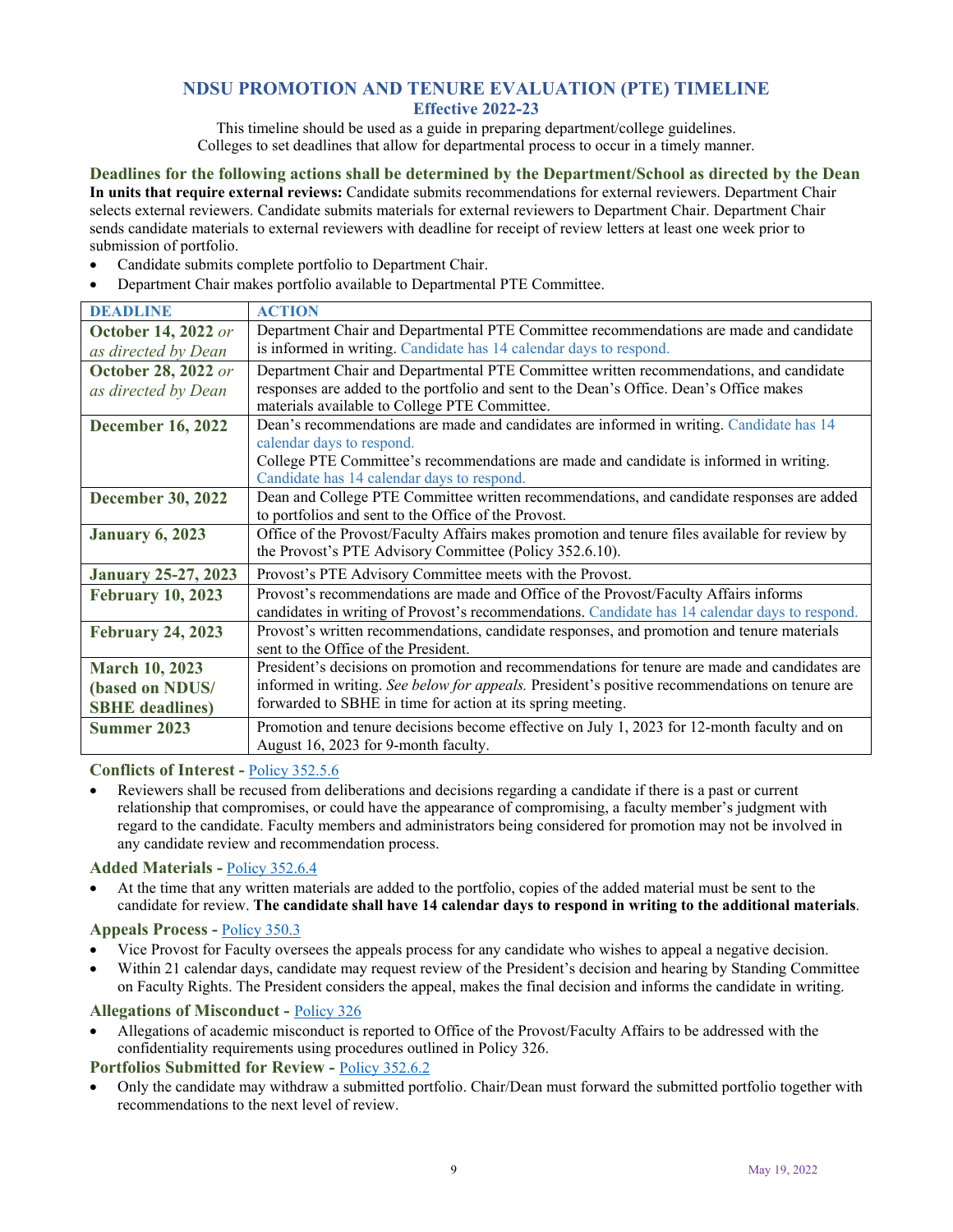# **Portfolio Cover Page for Promotion and Tenure 2022-2023**

| <b>DEMOGRAPHIC DATA:</b>                                                                                                                                                                                                                                                                                                                                                           |
|------------------------------------------------------------------------------------------------------------------------------------------------------------------------------------------------------------------------------------------------------------------------------------------------------------------------------------------------------------------------------------|
|                                                                                                                                                                                                                                                                                                                                                                                    |
| Rank: New York and the Community of the Community of the Community of the Community of the Community of the Community of the Community of the Community of the Community of the Community of the Community of the Community of                                                                                                                                                     |
|                                                                                                                                                                                                                                                                                                                                                                                    |
|                                                                                                                                                                                                                                                                                                                                                                                    |
| <b>REQUESTED ACTION:</b><br>$\Box$ Promotion to rank of: $\Box$ $\Box$ Request for tenure<br>Department PTE Criteria to be used for review (indicate approval date):<br>$\Box$<br>Promotion to Full Professor Candidate. Indicate record to be evaluated on:<br>Work completed in the eight years immediately prior to 2022-23<br>$\Box$<br>Entire post-promotion record<br>$\Box$ |
| SPECIAL AGREEMENTS (check, if applicable)<br>$\Box$ Prior Service Agreement (place in section C) if not specified in appointment letter. For faculty hired with<br>tenure credit how prior work is considered must be specified in the appointment letter (NDSU Policy 352,<br>$3.5.2$ ).                                                                                          |
| <b>CANDIDATE'S SIGNED STATEMENT</b><br>I have reviewed the portfolio and believe it to be accurate, complete, current, and ready for review.                                                                                                                                                                                                                                       |
| Signature<br>Date                                                                                                                                                                                                                                                                                                                                                                  |
|                                                                                                                                                                                                                                                                                                                                                                                    |
|                                                                                                                                                                                                                                                                                                                                                                                    |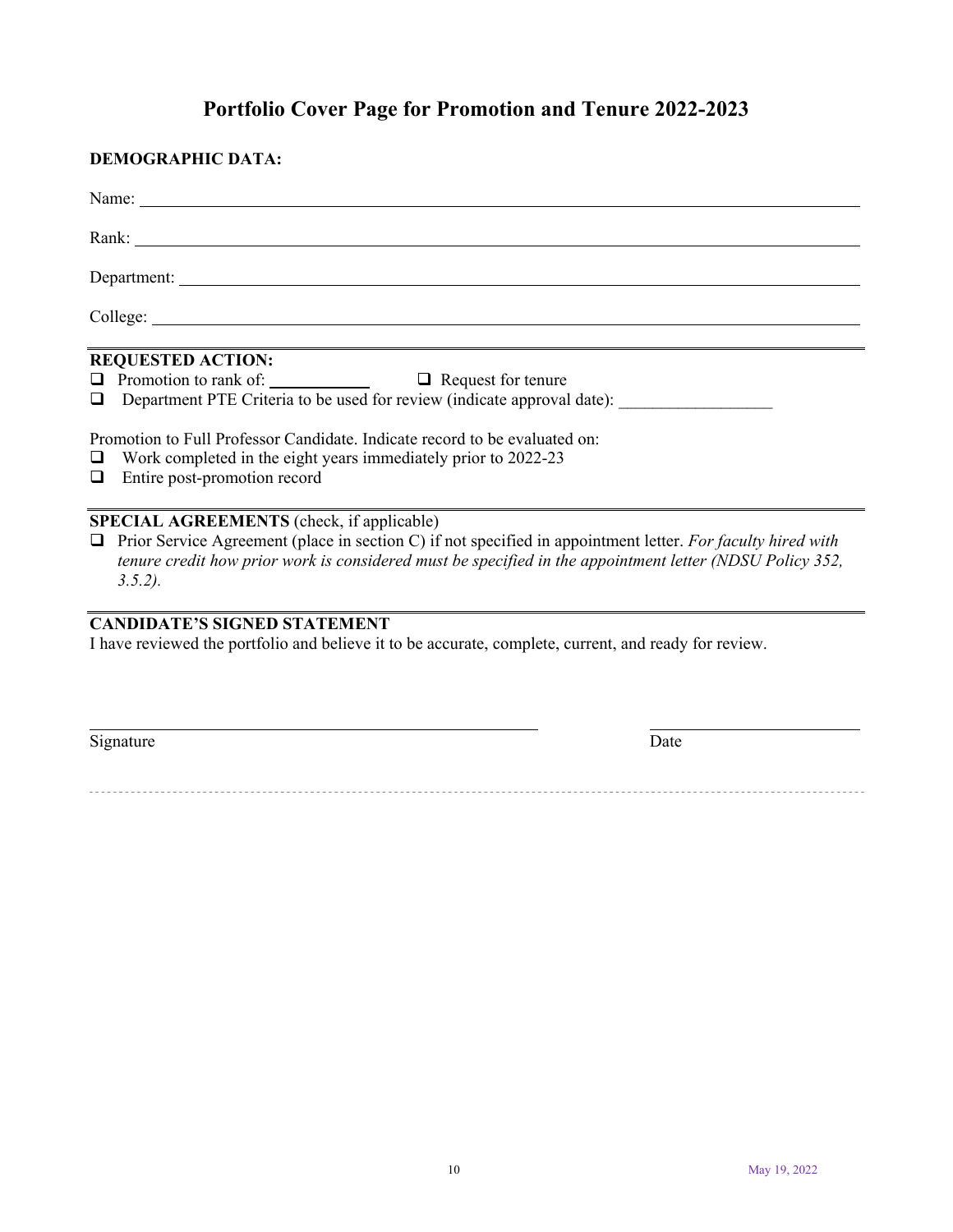# **TABLE OF CONTENTS**

# **PART I**

Checklist, Routing and Added Materials Form

- A. Cover Page (page 1)
- B. Table of Contents (page 2)
- C. Appointment Letter
	- Position Descriptions
	- Special Agreements
- D. Academic Background
- E. Academic Experience/Employment History
- F. Statement of Context and Accomplishment
- G. Teaching, Advising, Extension, Curriculum Development
- H. Research, Creative, and Professional Activities
- I. Service
- J. Administrative Responsibilities
- K. Awards and Honors
- L. Department and College Promotion and Tenure Criteria
- M. Annual Performance Evaluations and the Third Year Review Report
- N. Curriculum Vitae
- O. Letters of Evaluation

# **PART II**

- P. Recommendations
	- Department PTE Committee
	- Department Chair
	- College PTE Committee
	- Dean
	- Director (if required)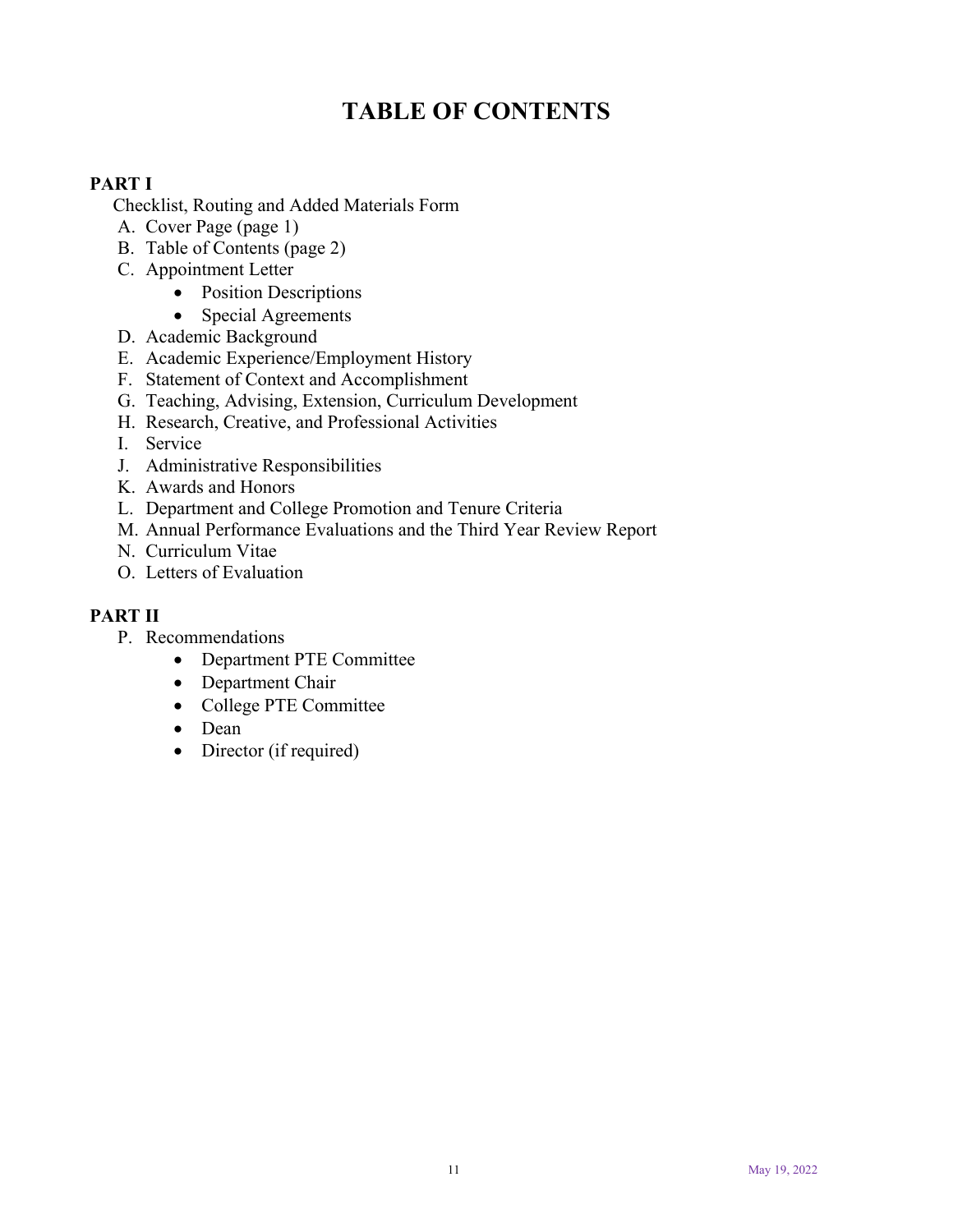# **POLICY & PROCEDURES CHECKLIST FOR PORTFOLIO EVALUATION**

*Maybe completed via DocuSign* 

According to Policy 352, 6.6, "colleges and departments shall document that they have followed all procedures; e.g., by a comprehensive checklist of the steps in the PTE process. The documentation must be included in the portfolio." **Originating at the department level**, this checklist documents that University procedures have been followed at the different levels of review. **For each candidate**, the evaluating parties are requested to complete their section of the checklist, to sign, date and insert the form **as the first item** in the applicant's portfolio. **The Dean is responsible for giving a copy of the completed form to the applicant.** 

Candidate's Name:

|                                     | <b>Evaluator's Signature</b> | Date |
|-------------------------------------|------------------------------|------|
| Department PTE Committee Chair:     |                              |      |
| Department Chair:                   |                              |      |
| Chair of the College PTE Committee: |                              |      |
| Dean of the College:                |                              |      |
| Other (e.g. Extension):             |                              |      |

Check "yes" for agreement or "NA" if not applicable. *Be prepared to explain why an item is not applicable.* 

| <b>Department Level Evaluation</b>                                      | <b>PTE</b>                    | Chair                         |  |
|-------------------------------------------------------------------------|-------------------------------|-------------------------------|--|
|                                                                         | <b>Committee</b>              |                               |  |
| Solicitation of letters of review followed University's recommended     | $Yes \mid \text{NA}$          | <b>NA</b><br>Yes              |  |
| model.                                                                  |                               |                               |  |
| In case of joint appointments, input from other units was requested and | <b>NA</b><br>Yes l            | <b>NA</b><br>Yes              |  |
| included.                                                               |                               |                               |  |
| Members were elected according to department's PTE document.            | <b>NA</b><br>Yes              | <b>NA</b><br><b>Yes</b>       |  |
| Potential conflict of interest situations were identified/mitigated.    | <b>NA</b><br>Yes.             | NA.<br><b>Yes</b>             |  |
| No candidate considered for promotion was involved in the review.       | <b>NA</b><br><b>Yes</b>       | <b>NA</b><br>Yes              |  |
| No administrator, as identified by Policy 352, served on PTE committee. | <b>NA</b><br><b>Yes</b>       | <b>NA</b><br>Yes              |  |
| Departmental voting procedures on applicant's candidacy were            | <b>NA</b><br>Yes              | <b>NA</b><br>Yes              |  |
| followed.                                                               |                               |                               |  |
| In review of the candidate's contributions, the extraordinary           | <b>NA</b><br>Yes              | Yes<br><b>NA</b>              |  |
| circumstances due to the COVID-19 pandemic were considered.             |                               |                               |  |
| Reviewed the candidate in line with % of time expectations in their job | <b>NA</b><br>Yes <sub>1</sub> | <b>NA</b><br>Yes <sub>1</sub> |  |
| description.                                                            |                               |                               |  |
| The evaluation was based on the written standards and criteria of the   | <b>NA</b><br>Yes              | Yes  <br><b>NA</b>            |  |
| department.                                                             |                               |                               |  |
| Candidate received letter of evaluation/recommendation by the due date. | <b>NA</b><br>Yes              | <b>NA</b><br>Yes              |  |
| Candidate was accorded 14 calendar days to respond.                     | <b>NA</b><br>Yes              | <b>NA</b><br>Yes              |  |
| Department-specific procedures were followed.                           | <b>NA</b><br><b>Yes</b>       | <b>NA</b><br>Yes              |  |
| Committee deliberations were kept confidential.                         | <b>NA</b><br><b>Yes</b>       | <b>NA</b><br>Yes              |  |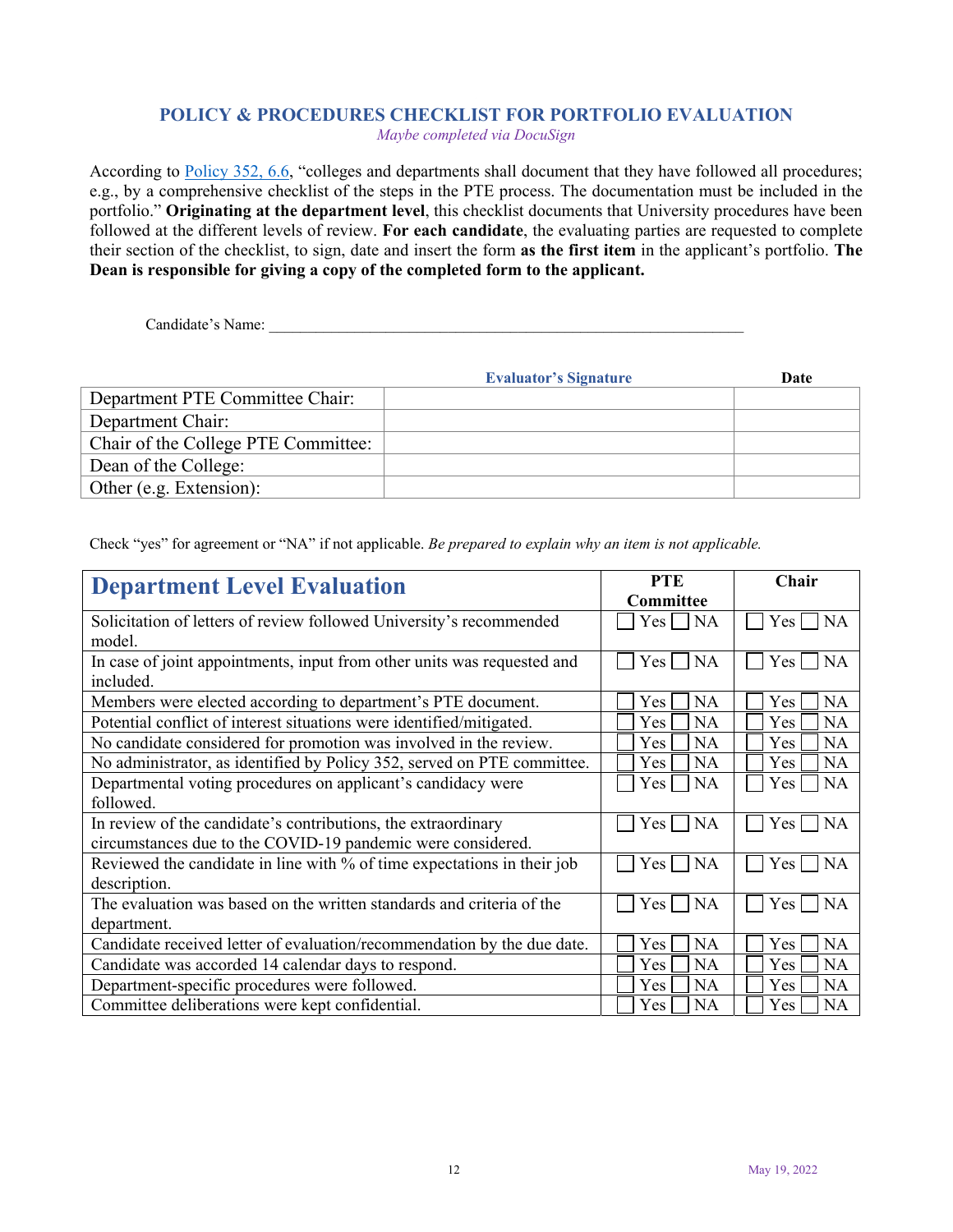# **POLICY & PROCEDURES CHECKLIST FOR PORTFOLIO EVALUATION**

*Maybe completed via DocuSign* 

Candidate's Name: \_\_\_\_\_\_\_\_\_\_\_\_\_\_\_\_\_\_\_\_\_\_\_\_\_\_\_\_\_\_\_\_\_\_\_\_\_\_\_\_\_\_\_\_\_\_\_\_\_\_\_\_\_\_\_\_\_\_\_\_\_

Check "yes" for agreement or "NA" if not applicable. *Be prepared to explain why an item is not applicable.*

| <b>College Level Evaluation</b>                                         | <b>PTE Committee</b> | Dean                    |
|-------------------------------------------------------------------------|----------------------|-------------------------|
| Members were elected according to College PTE document.                 | <b>NA</b><br>Yes     | Yes<br><b>NA</b>        |
| No administrators, as identified by Policy 352, served on the College   | <b>NA</b><br>Yes     | Yes<br><b>NA</b>        |
| Committee.                                                              |                      |                         |
| Potential conflict of interest was identified/mitigated.                | <b>NA</b><br>Yes     | Yes<br><b>NA</b>        |
| No candidate considered for promotion was involved in the review.       | <b>NA</b><br>Yes     | Yes<br><b>NA</b>        |
| Members who voted on the promotion/tenure of a candidate in the         | <b>NA</b><br>Yes     | <b>NA</b><br>Yes        |
| department PTE committee were recused from the vote by the College      |                      |                         |
| Committee.                                                              |                      |                         |
| Information added conformed to materials listed in Policy 352, section  | <b>NA</b><br>Yes     | Yes<br><b>NA</b>        |
| 6.2.                                                                    |                      |                         |
| College and Dean reviews were conducted independently of each other.    | <b>NA</b><br>Yes     | <b>NA</b><br>Yes        |
| In review of the candidate's contributions, the extraordinary           | NA<br>Yes            | <b>NA</b><br>Yes        |
| circumstances due to COVID-19 pandemic were considered.                 |                      |                         |
| Reviewed the candidate in line with % of time expectations in their job | <b>NA</b><br>Yes.    | Yes<br><b>NA</b>        |
| description.                                                            |                      |                         |
| Evaluation was based on written standards and criteria of the           | <b>NA</b><br>$Yes$   | Yes<br><b>NA</b>        |
| department & College.                                                   |                      |                         |
| Candidate received copy of letter of evaluation/recommendation by the   | <b>NA</b><br>Yes     | <b>NA</b><br><b>Yes</b> |
| due date.                                                               |                      |                         |
| Committee deliberations were kept confidential.                         | <b>NA</b><br>Yes     | Yes<br><b>NA</b>        |
| Candidate received copy of the completed policy $\&$ procedures         | <b>NA</b><br>Yes     | <b>NA</b><br>Yes        |
| checklist.                                                              |                      |                         |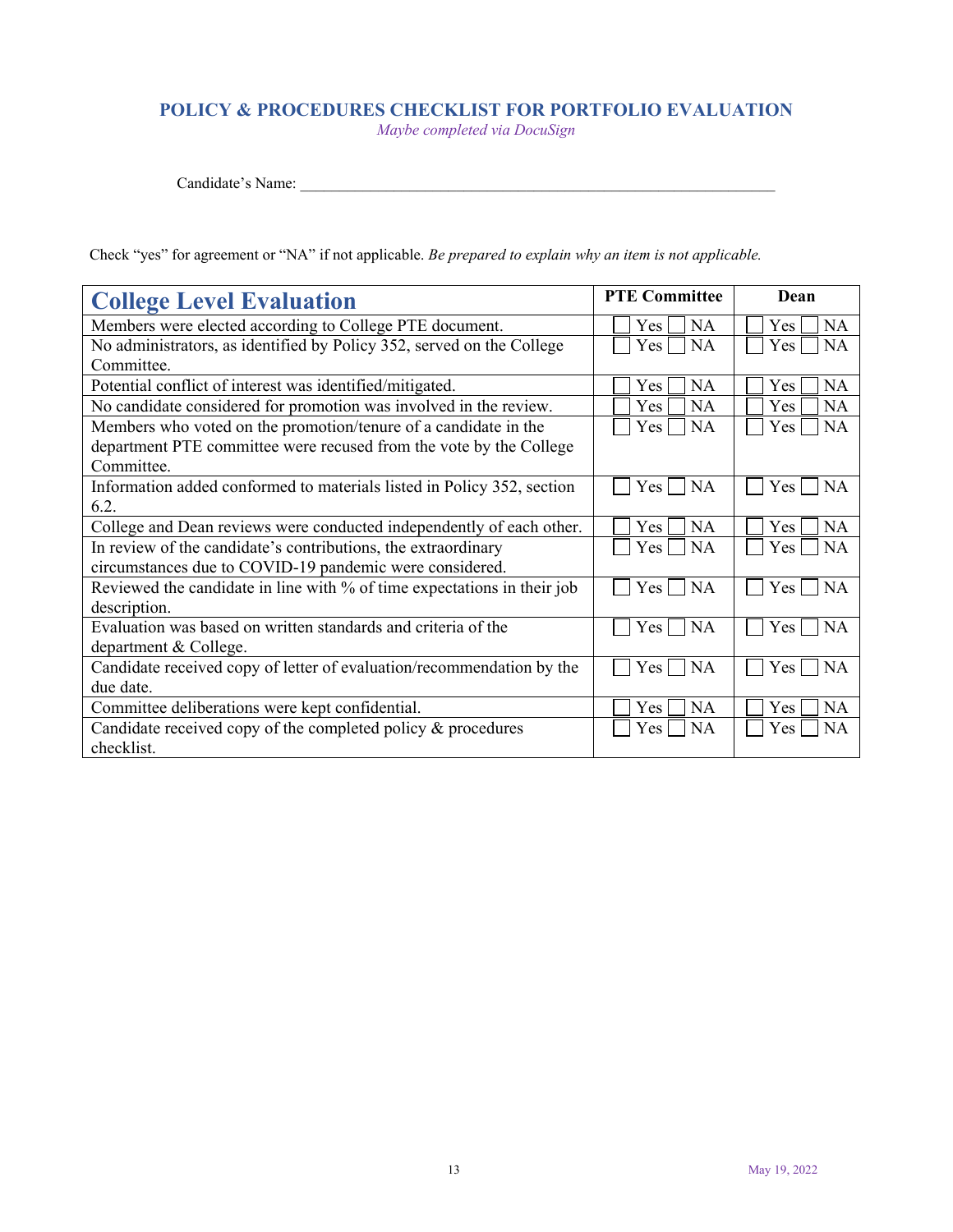#### **PORTFOLIO ROUTING and EVALUATION**

*Maybe completed via DocuSign* 

Candidate's Name:

- **As recommendation letters materials are included in the portfolio, copies must be provided to the candidate. The candidate will have 14 days to provide a written response.**
- If the faculty member was granted an extension of the probationary period for any reason, such an extension does not increase expectations for performance.
- Should the faculty member disagree on the inclusion or exclusion of some materials, the faculty member may indicate his/her objection in this signed statement.

| <b>Portfolio Received by</b><br>Dept. PTE Committee Chair<br>Dept. Chair<br>College PTE Committee Chair<br>College Dean<br>Director | Date |     |       |
|-------------------------------------------------------------------------------------------------------------------------------------|------|-----|-------|
| <b>Recommendation Letters/Materials Added:</b>                                                                                      |      | By: | Date: |
|                                                                                                                                     |      |     |       |
|                                                                                                                                     |      |     |       |
|                                                                                                                                     |      |     |       |

# **COMMENTS REGARDING ADDED MATERIALS:**

| <b>Number of Votes for:</b> | Tenure*   |      | <b>Promotion</b> |           |      |         |
|-----------------------------|-----------|------|------------------|-----------|------|---------|
|                             | Recommend | Deny | Abstain          | Recommend | Deny | Abstain |
| Dept. PTE Committee         |           |      |                  |           |      |         |
| Dept. Chair                 |           |      |                  |           |      |         |
| College PTE Committee       |           |      |                  |           |      |         |
| College Dean                |           |      |                  |           |      |         |
| Director                    |           |      |                  |           |      |         |